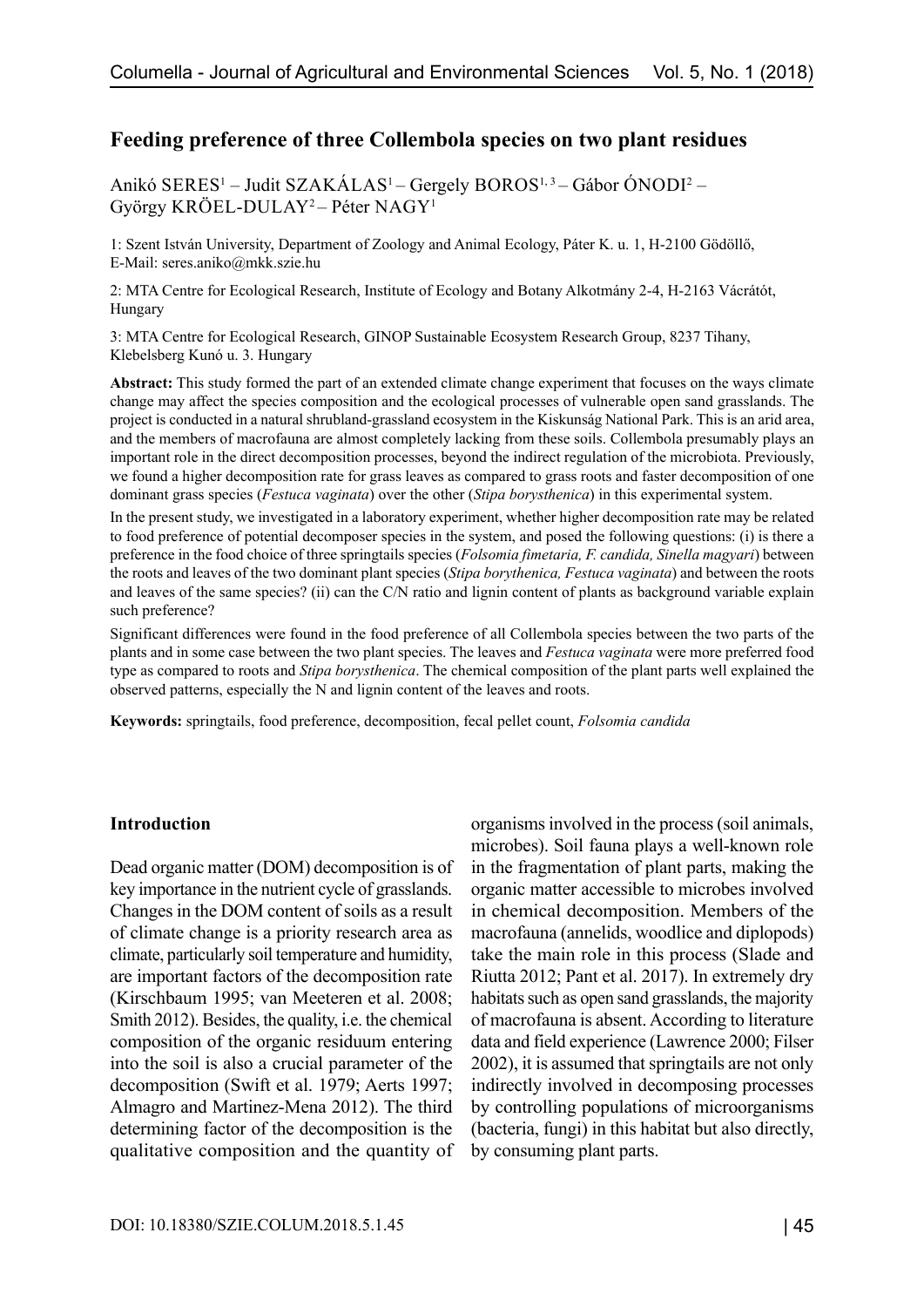Most Collembola species have a wide food spectrum. They may consume, among others, different mosses, plant parts, dead organic matter, fungal spores or hyphae, bacteria, nematodes, alga cells and lichens (Anderson and Healey 1972; Bakonyi et al. 1994; Bakonyi 1998; Gilmore and Potter 1993). Moreover, they may play an important role in the dissemination of saprophytic and mycorrhizal fungi found in soil (Seres et al. 2007, 2009). Several studies have found that these microarthropods are able to choose between the foods provided on a fine scale and select their diet according to their needs, avoiding foods that are of insufficient quality (Bakonyi et al. 2006).

Study investigating the structure of springtail communities in the study area (Kiskunság National Park, central Hungary) found one species, *Entomobrya nigriventris,* with strong dominance in the community (Flórián et al. 2016). This species has very specific needs, so it is not easy to keep it in laboratory cultures. However, the same study detected the presence of *Folsomia candida*, a species easily kept under laboratory conditions, in the area.

Present study formed the part of an extended climate change experiment that focuses on the ways climate change may affect the species composition and the ecological processes of vulnerable open sand grassland. This experiment is conducted in a natural shrubland-grassland ecosystem in the Kiskunság National Park, central Hungary (N 46.871°, E 19.421°). Previously, we examined the decomposition of organic matter in this sand grassland through different methods (Seres et al. 2015). An important aspect of the study was that both plant species and plant parts had a significant effect on the rate of decomposition. A higher weight loss was detected in the case of *Festuca vaginata* than *Stipa borysthenica* and the leaves than the roots of the dominate grasses. This implies that the chemical quality of the plant strongly affects the rate of decomposition. The present study was designed in the light of the above results.

The questions were as follows: (i) is there a preference in the food choice of three springtail species (*Folsomia fimetaria*, *F. candida, Sinella magyari*) between the roots and leaves of two dominant plant species (*Stipa borythenica*, *Festuca vaginata*) and between the roots and leaves of the same species? (ii) can the C/N ratio and lignin content of plants as background variable explain such preference?

# **Methods**

*Folsomia fimetaria* (Linnaeus, 1758), *Folsomia candida* Willem 1902 and *Sinella magyari* (Chen, 2002) individuals from the Collembola culture of the Department of Zoology and Animal Ecology of Szent István University (SZIE) were used. The animals are kept in the dark in a climate chamber at 20±1 °C, on the surface of moistered plaster of Paris mixed with charcoal, and are fed on dried yeast. The animals were tested individually in Petri dishes of 3 centimetres in diameter. A wet filter paper was placed in each Petri dish. A previously printed figure (Figure 1) was placed on top of the filter paper and two types of food were placed at the centre of the circles. The animals were kept at a constant temperature of 20±1 °C in the laboratory thermostat and the experiment was terminated after 10 days. The study was performed using the following combinations: 1. *Stipa borysthenica* leaf vs. *Stipa* 



*Figure 1*. Experimental design. Outer circle: Petri dish of 3 cm. Food was placed at the centre of smaller circles and fecal pellets were counted within the larger ones. Black dots symbolises fecal pellets.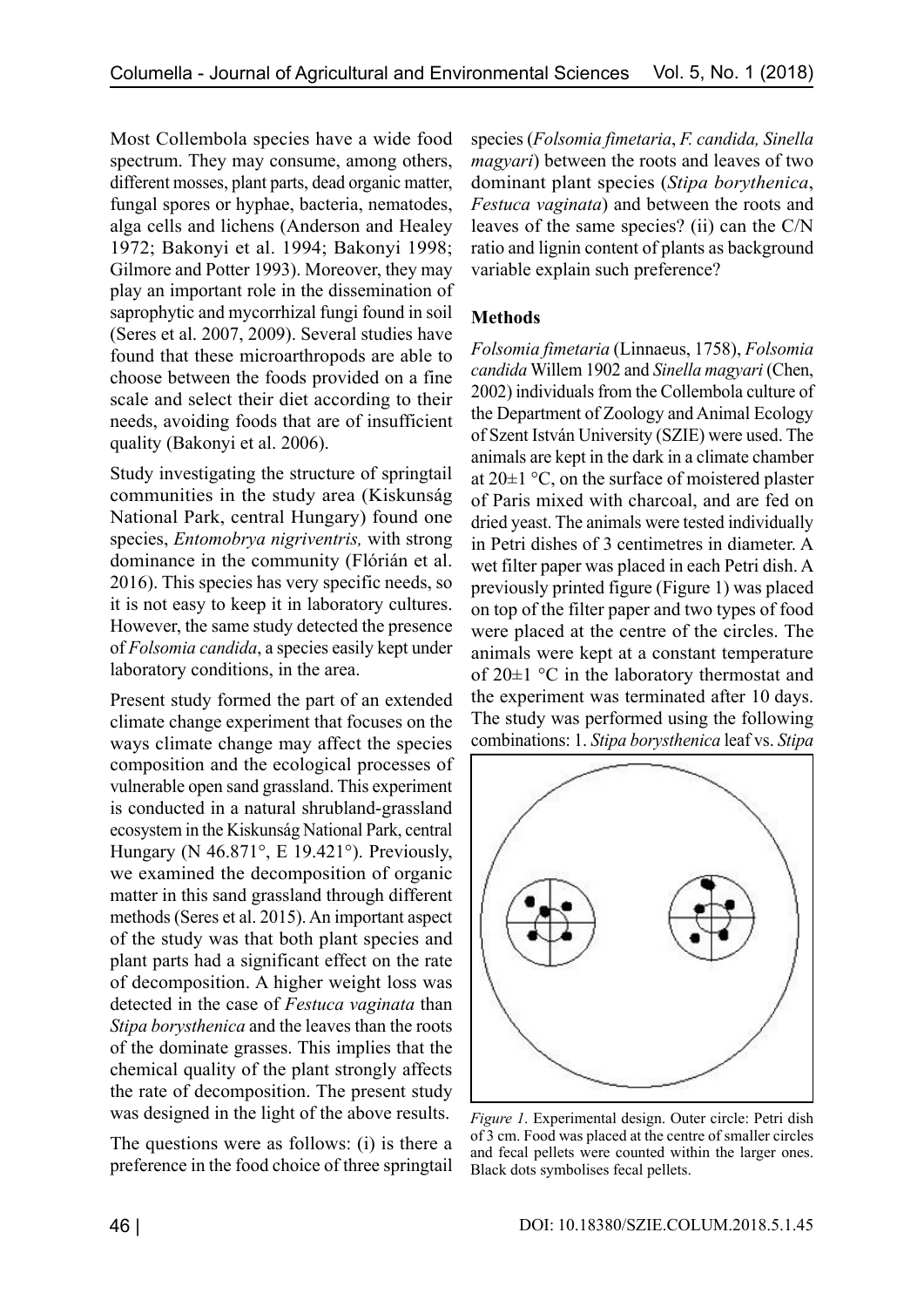*borythenica* root, 2. *Festuca vaginata* leaf vs. *Festuca vaginata* root, 3. *Stipa borysthenica* leaf vs. *Festuca vaginata* leaf, 4. *Stipa borysthenica*  root vs. *Festuca vaginata* root. The number of replicates was 20 to 30 with each Collembola species, using four treatments. The number of fecal pellets within the larger circle around the food was counted after 10 days of incubation. As the metabolism of springtails is high, they defecate where they feed; therefore, the number of fecal pellets in the direct vicinity of food sources may be a measure of the food (Bakonyi et al. 2006).

The C, N and lignin content of *Stipa borysthenica* and *Festuca vaginata* leaves and roots was determined. The analysis of C, N content was performed by the Department of Chemistry of SZIE, using a Carlo-Erba NA 1500 elemental analyser, while the analysis of lignin content took place at the Department of Animal Nutrition of SZIE, according to the method developed by van Soest (van Soest 1963).

Statistical analyses were performed using the R software package (R Core Team 2013); after checking assumptions for use of analysis, the C, N, and lignin content data of plants was analysed by one-way ANOVA followed by Tukey's post-hoc test. After confirming that the data distribution is normal, GLM was used with fix and random factors, with dependent variables being the number of fecal pellets. Fix factor was the plant type, while the number of Petri-dishes was used as random factor.

## **Results**

Statistical analyses clearly found significant differences between plant parts in C/N ratio and lignin content (Figure 2). In terms of food preference, the two most important parameters seem to follow this pattern. The C/N ratio of plant parts increased in the following order: *Festuca* leaf, *Stipa* leaf, *Festuca* root, *Stipa* root (Figure 2A). The same order was observed for the increase of lignin content, which is a hardly digestible component in plant parts (Figure 2B). The C and N content were the following in the *Festuca* leaf, *Festuca* root, *Stipa* leaf and *Stipa* roots, respectively. The ANOVA (F-value: 39 and 328) found significant difference in these values. The results of post hoc comparison are in brackets. The C content: 45.19±0.71 (bc), 44.06 $\pm$ 0.34 (b), 46.71 $\pm$ 0.11 (c), 40.51 $\pm$ 171 (a). The N content: 1.20±0.03 (c), 1.04±0.04 (b),  $1.13\pm0.04$  (c),  $0.57\pm0.02$  (a).

Significant differences were found in some cases in the food preference of Collembola between the two plant parts and the two species. Results show clearly that *F. fimetaria* had a preferred food in each combination (Figure 3A), *F. candida* (Figure 3B) and *S. magyari* (Figure 3C) showed preference in two and three out of four cases, respectively. *F. fimetaria* eat more on the leaves of both species than the roots, and preferred both the leaves and roots of *F. vaginata* rather than *S. borysthenica* (Figure 3A). *F. candida* did not select between the two grass species. The



*Figure 2.* The C/N ratio (A) and lignin content (B) of plant parts provided during preference tests. Different letters show statistically confirmed differences for a given variable (Tukey's test,  $p<0.05$ ).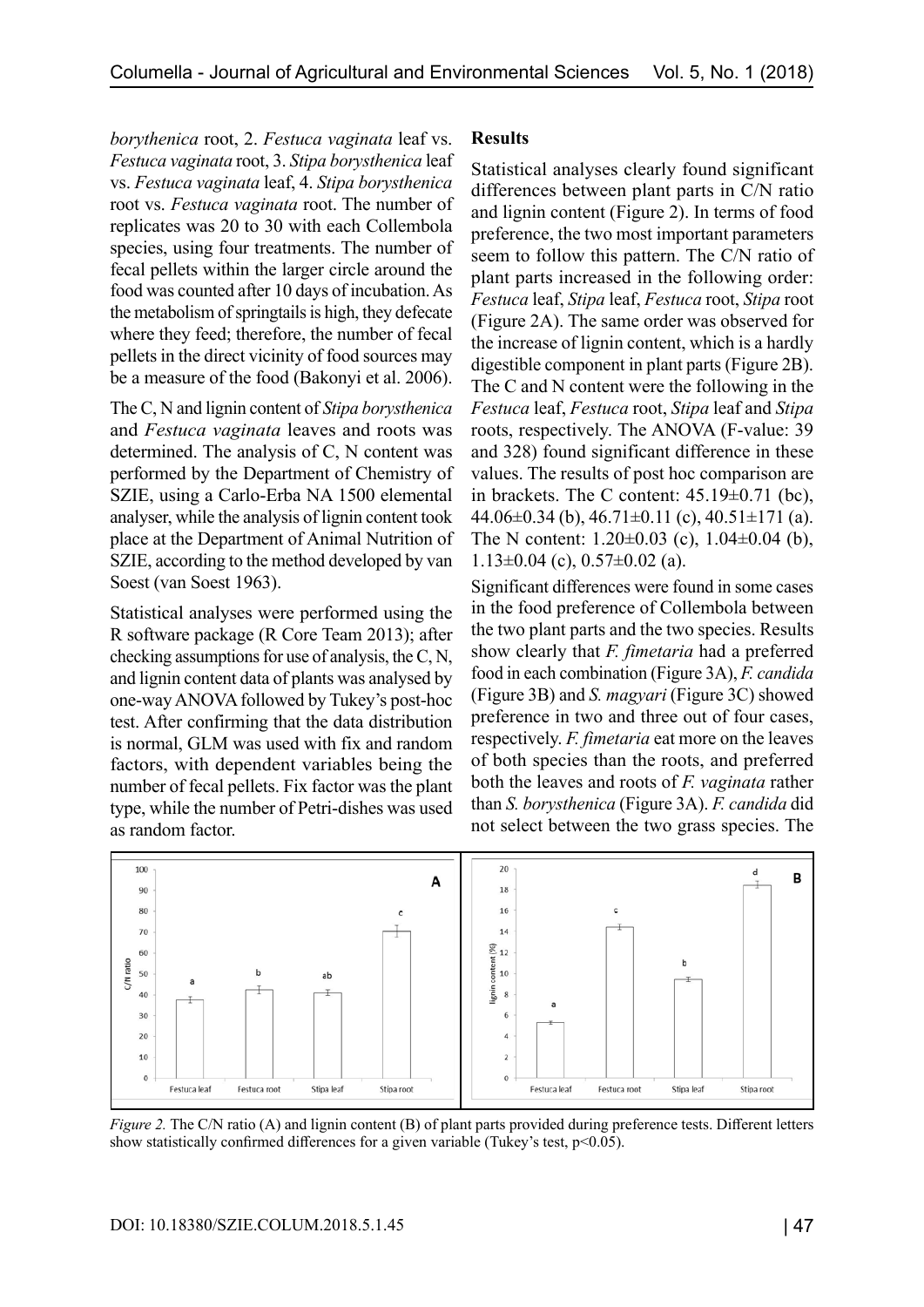

*Figure 3.* Number of fecal pellets near the two different food sources and results of the linear model (p<0.05:\*, p<0.01:\*\*, p<0.001 :\*\*\*). One point means the data of one individually kept Collembola. A: *Folsomia fimetaria*, B: *Folsomia candida*, C: *Sinella magyari*.

preference of leaves was clear in the case of both species (Figure 3B). *S. magyari* had also great preference for the leaves of the grasses, rather than roots. They eat more on the leaves of *F. vaginata* then the leaves of *S. borysthenica*. But we did not find preference between the roots of the two grass species, in the case of *S. magyari*. The leaves (from the two plant parts) and *F. vaginata* (from the two plant species) were the more preferred food types, in that case where preference occurred.

#### **Discussion**

The results of the present food preference tests provide an adequate explanation to the findings of previous field studies (Seres et al. 2015) as a preference for grass species or plant parts with a higher rate of decomposition was clearly demonstrated. The food preference of springtails was driven in our study by two factors: the lignin content and the C/N ratio of food. According to Larsen et al. (2008), Collembola usually choose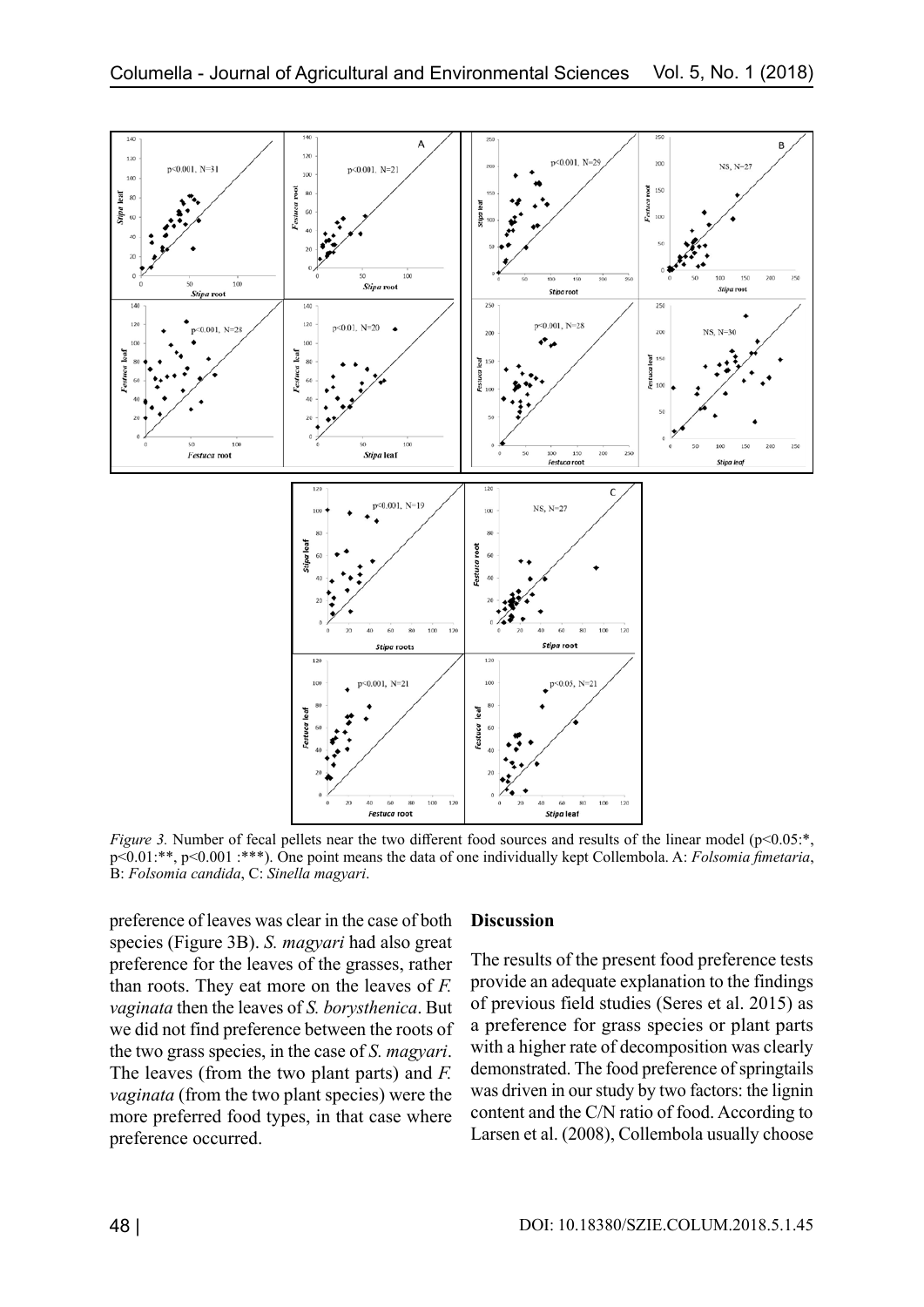foods with a higher N content and a lower C/N ratio. This pattern was evident in the present case. Collembola did not choose the food with the lowest N content (*Stipa* root) at all, while the food with the highest N content (*Festuca* leaf) was almost always preferred over the others. The other important aspect of food preference is the lowest possible amount of substances that are hard to digest (Rincon and Martinez 2006). As the content of lignin, a hardly digestible substance, increased in the same order in plant matter as N content decreased, the phenomenon described above stands for this component as well.

Springtails could be divided into different feeding guilds, but most of them feed on fungi in the soil (Berg et al. 2004). However, it has become well known that the composition of their food may be extremely diverse. An increasing number of studies have found in the past years that these animals consume dead plant matter and living plants as well (Malcika et al. 2017). This is confirmed also by the present study, although it should be noted that no alternative food was

available to animals in this experimental setting. According to N isotope studies by Chahartaghi et al. (2005), these animals cannot be classified into any specific feeding guild as they are able to switch to other food in the case of changes in food availability.

The Collembola species involved in this study avoided foods with high lignin (and low N) content under laboratory conditions, supporting field findings (Seres et al. 2015). Based on the above, it is assumed that the similar patterns seen under laboratory and field conditions are caused by the fact that springtails are directly involved in the decomposition of organic matter in this extremely dry habitat. The monitoring of changes in springtail populations is therefore particularly important in terms of the nutrient cycle of protected sand grasslands in Hungary.

### **Acknowledgment**

This study was supported by the ÚNKP-17- 4 New National Excellence Program of the Ministry of Human Capacities.

## **References**

- Aerts, R. (1997): Climate, leaf litter chemistry and leaf litter decomposition in terrestrial ecosystems: a triangular relationship. Oikos **79:** 439-449. DOI: https://doi.org/10.2307/3546886
- Almagro, M., Martinez-Mena, M. (2012): Exploring short-term leaf-litter decomposition dynamics in a Mediterranean ecosystem: dependence on litter type and site conditions. Plant Soil **358 (1):** 323-335. DOI: https:// doi.org/10.1007/s11104-012-1187-6
- Anderson, J. M., Healey, I. N. (1972): Seasonal and Inter-Specific Variation in Major Components of the Gut Contents of Some Woodland Collembola. J. Anim. Ecol. **41(2):** 359-368. DOI: https://doi.org/10.2307/3473
- Bakonyi, G. (1998): Nitrogen turnover of *Sinella coeca* (Collembola: Entomobryidae). Eur. J. Entomol. **95:** 321-326.
- Bakonyi, G., Dobolyi, C., Le, B. T. (1994): 15N uptake by collembolans from bacterial and fungal food source. Acta Zool. Fenn. **194:** 136-138.
- Bakonyi, G. Szira, F. Kiss, I., Villányi, I., Seres, A., Székács, A. (2006): Preference tests with collembolas on isogenic and Bt-maize. Eur. J. Soil Biol. **42:** 132-135. DOI: https://doi.org/10.1016/j.ejsobi.2006.06.005
- Berg, M. P., Stoffer, M. van den Heuvel, H. H. (2004): Feeding guilds in Collembola based on digestive enzymes. Pedobiologia, **48(5-6):** 589-601. DOI: https://doi.org/10.1016/j.pedobi.2004.07.006
- Chahartaghi, M., Langel R., Scheu S., Ruess L. (2005) Feeding guilds in Collembola based on nitrogen stable isotope ratios. Soil Biol. Biochem. **37:** 1718-1725. DOI: https://doi.org/10.1016/j.soilbio.2005.02.006
- Filser, J. (2002): The role of Collembola in carbon and nitrogen cycling in soil: Proceedings of the Xth international Colloquium on Apterygota, České Budějovice 2000: Apterygota at the Beginning of the Third Millennium. Pedobiologia, **46(3-4):** 234-245. DOI: https://doi.org/10.1078/0031-4056-00130